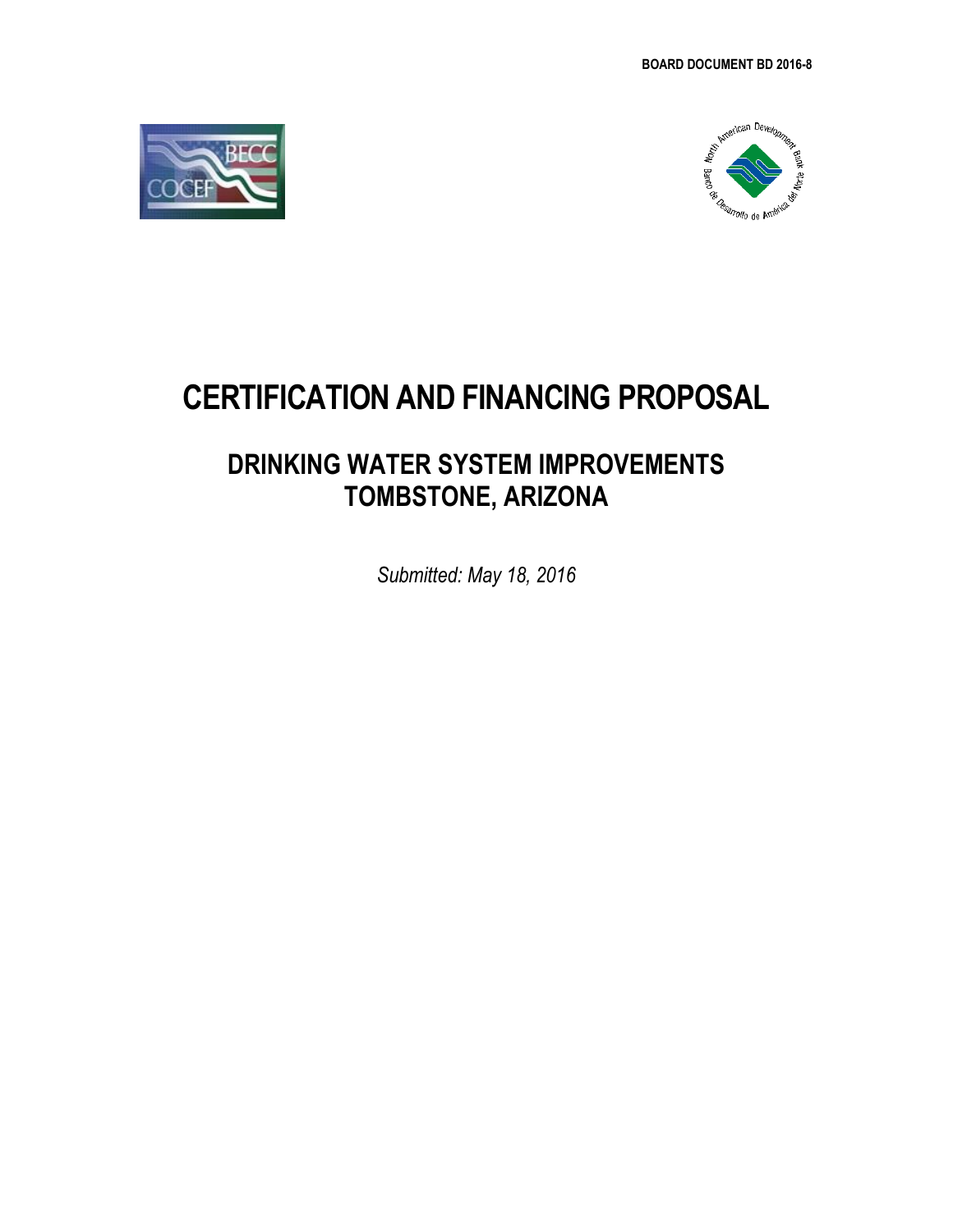# **CERTIFICATION AND FINANCING PROPOSAL**

# **DRINKING WATER SYSTEM IMPROVEMENTS TOMBSTONE, ARIZONA**

## **INDEX**

|                  | 2   |                                                                      |    |  |  |
|------------------|-----|----------------------------------------------------------------------|----|--|--|
| 1.               |     |                                                                      | 4  |  |  |
| $\overline{2}$ . |     | <b>CERTIFICATION CRITERIA</b>                                        |    |  |  |
|                  | 2.1 | <b>Technical Criteria</b>                                            |    |  |  |
|                  |     |                                                                      | 4  |  |  |
|                  |     |                                                                      | 8  |  |  |
|                  |     |                                                                      | 12 |  |  |
|                  |     |                                                                      | 12 |  |  |
|                  | 2.2 | <b>Environmental Criteria</b>                                        |    |  |  |
|                  |     | 2.2.1. Compliance with Applicable Environmental Laws and Regulations | 13 |  |  |
|                  |     |                                                                      | 14 |  |  |
|                  | 2.3 | <b>Financial Criteria</b>                                            |    |  |  |
|                  |     |                                                                      | 16 |  |  |
|                  |     |                                                                      | 16 |  |  |
|                  |     |                                                                      | 17 |  |  |
| 3.               |     | PUBLIC ACCESS TO INFORMATION                                         |    |  |  |
|                  | 3.1 |                                                                      | 17 |  |  |
|                  | 3.2 |                                                                      | 17 |  |  |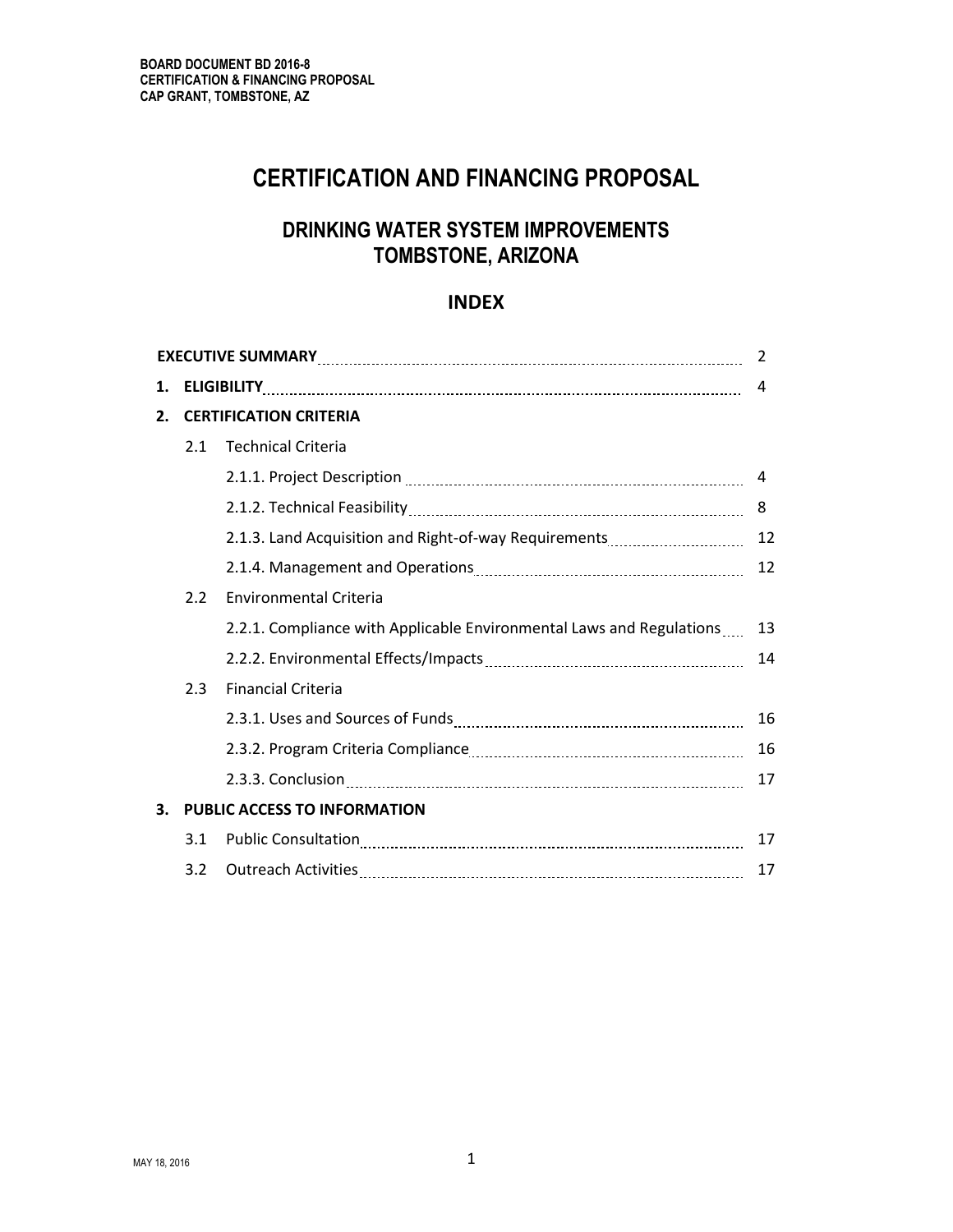# **EXECUTIVE SUMMARY**

# **DRINKING WATER SYSTEM IMPROVEMENTS TOMBSTONE, ARIZONA**

| Project:                            | The project consists of improvements to the drinking water supply<br>and to the water storage and distribution infrastructure, including<br>replacement of the roof structure and liner at the surface water<br>reservoir, pipeline replacement and the installation of control<br>valves monitored by a new Supervisory Control and Data<br>Acquisition (SCADA) system in the City of Tombstone, Arizona (the<br>"Project"). |  |  |
|-------------------------------------|-------------------------------------------------------------------------------------------------------------------------------------------------------------------------------------------------------------------------------------------------------------------------------------------------------------------------------------------------------------------------------------------------------------------------------|--|--|
| <b>Project Objective:</b>           | The purpose of the Project is to improve drinking water quality by<br>blending Well No. 1 water with surface (spring) water to bring<br>arsenic concentrations within the established maximum<br>contaminant level (MCL) of 10 micrograms per liter (µg/l), which<br>will contribute to the reduction of health risks associated with high<br>levels of arsenic.                                                              |  |  |
| <b>Expected Project</b><br>Outcome: | The Project is expected to generate environmental and human<br>health benefits related to the following Project outcomes:                                                                                                                                                                                                                                                                                                     |  |  |
|                                     | Provide improved drinking water quality for 718 residential<br>$\bullet$<br>service connections.                                                                                                                                                                                                                                                                                                                              |  |  |
|                                     | Full compliance with regulatory standards for arsenic<br>$\bullet$<br>concentrations, which will be reduced to < $10 \mu g/L$ .                                                                                                                                                                                                                                                                                               |  |  |
| <b>Population Benefitted:</b>       | 1,380 residents of City of Tombstone, AZ. <sup>1</sup>                                                                                                                                                                                                                                                                                                                                                                        |  |  |
| <b>Project Sponsor:</b>             | City of Tombstone, AZ.                                                                                                                                                                                                                                                                                                                                                                                                        |  |  |
| <b>Project Cost:</b>                | US\$742,000.                                                                                                                                                                                                                                                                                                                                                                                                                  |  |  |
| <b>NADB Grant:</b>                  | US\$500,000 from NADB's Community Assistance Program (CAP).                                                                                                                                                                                                                                                                                                                                                                   |  |  |

l

<sup>&</sup>lt;sup>1</sup> Source: Based on the U.S. Census 2010.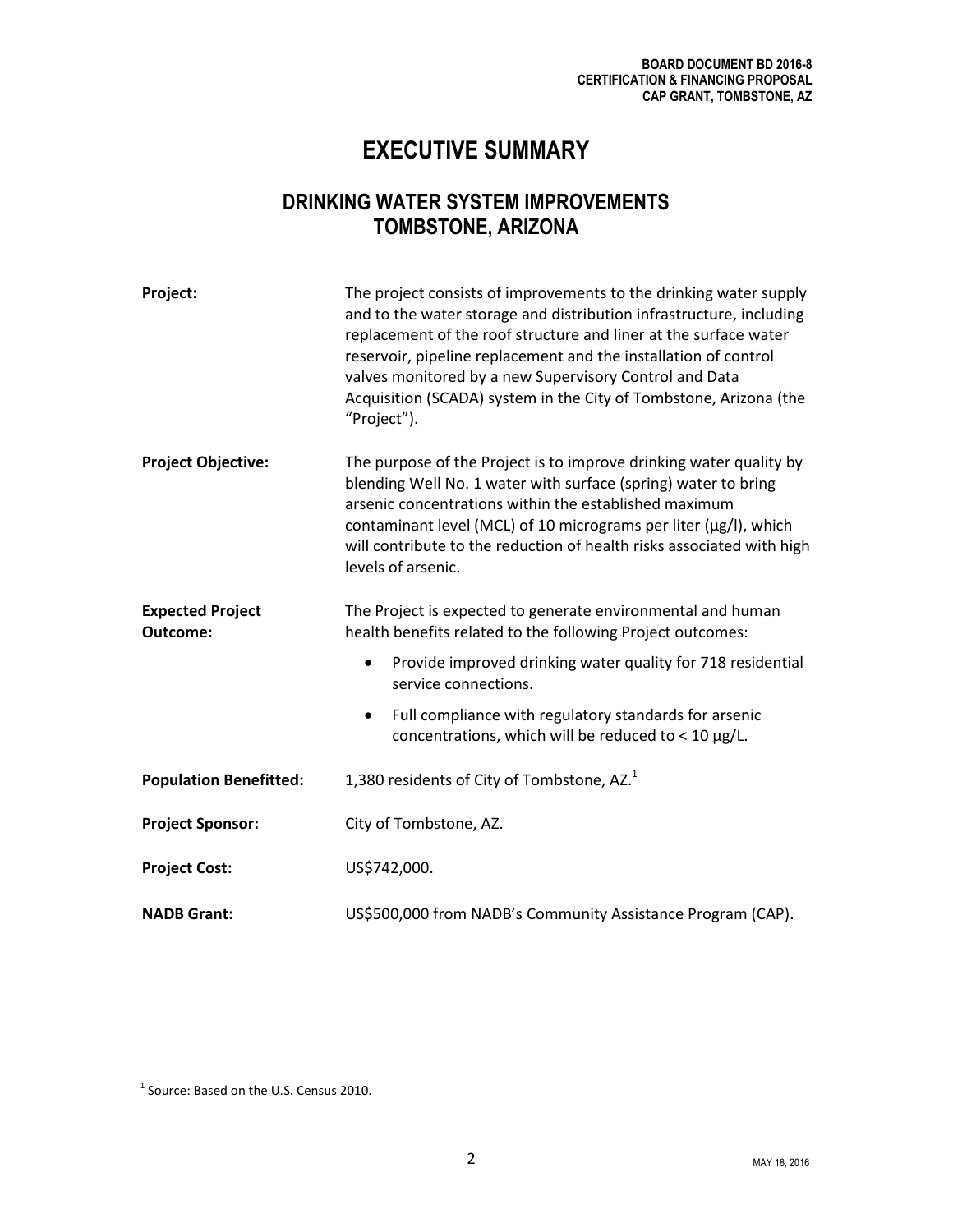#### **BOARD DOCUMENT BD 2016-8 CERTIFICATION & FINANCING PROPOSAL CAP GRANT, TOMBSTONE, AZ**

**Uses & Sources of Funds: (U.S. Dollars)**

| <b>Uses</b>                | <b>Amount</b> | %     |
|----------------------------|---------------|-------|
| Construction*              | \$742,000     | 100.0 |
| <b>TOTAL</b>               | \$742,000     | 100.0 |
| <b>Sources</b>             | <b>Amount</b> | %     |
| City of Tombstone, Arizona | \$242,000     | 32.6  |
| NADB CAP grant             | \$500,000     | 67.4  |
| TOTAL                      | \$742,000     | 100.0 |

\* Includes costs related to construction and contingencies.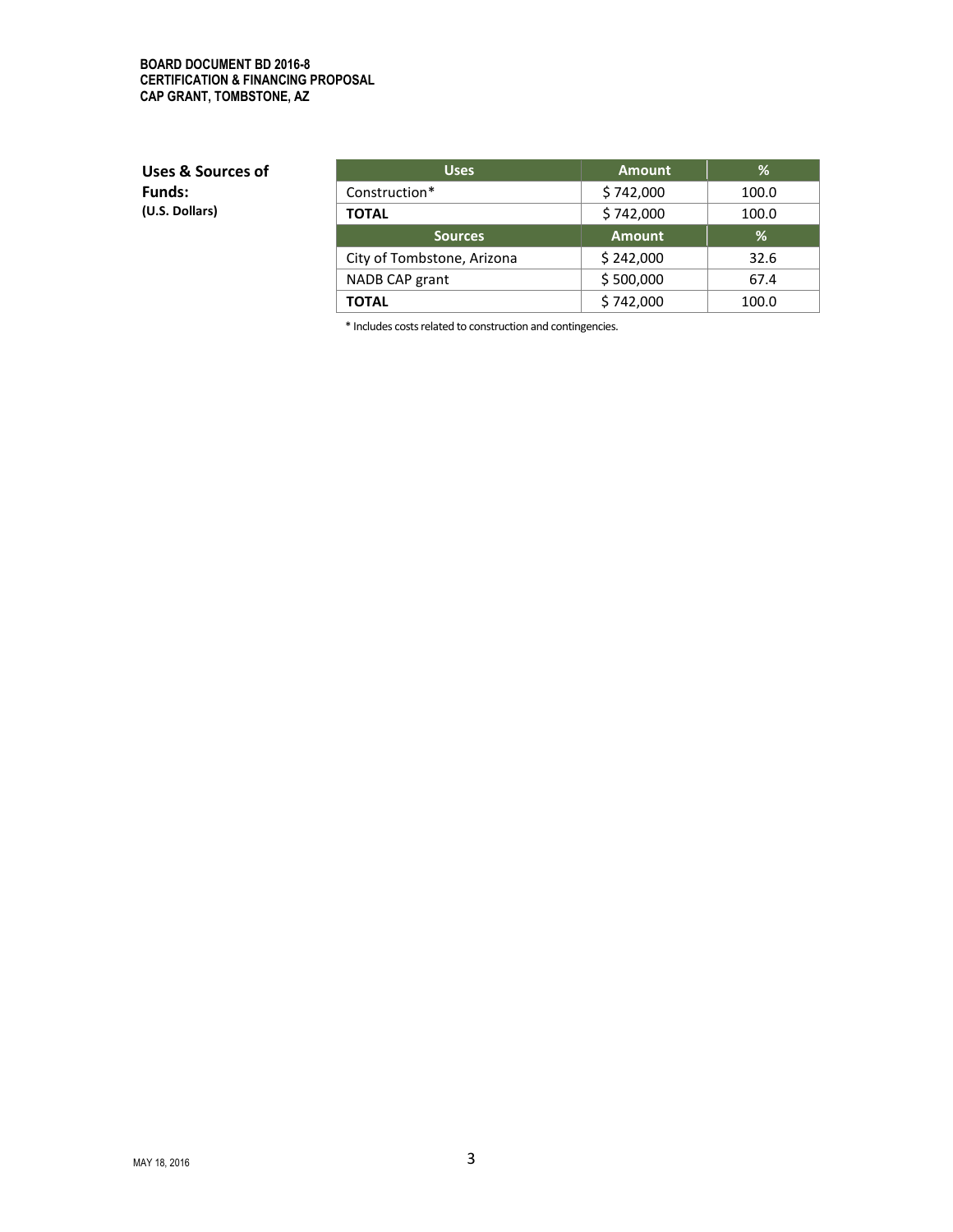# **CERTIFICATION AND FINANCING PROPOSAL**

## **DRINKING WATER SYSTEM IMPROVEMENTS TOMBSTONE, ARIZONA**

## **1. ELIGIBILITY**

## *Project Type*

The Project falls within the eligible sector of drinking water.

## *Project Location*

The Project is located in the City of Tombstone, Arizona, approximately 26 miles from the U.S.- Mexico border, and well within the 100-kilometer jurisdiction of BECC and NADB.

## *Project Sponsor and Local Authority*

The public-sector Project sponsor is the City of Tombstone, AZ (the "Sponsor"). Pursuant to Arizona Revised Statutes (A.R.S.) 9-511 and 9-514, the City of Tombstone has the legal authority to operate and maintain water treatment, storage and distribution infrastructure, as well as wastewater collection and treatment systems. The Public Works Department of the City of Tombstone is authorized to provide water utility services to the community and is responsible for developing infrastructure improvement projects.

## **2. CERTIFICATION CRITERIA**

## **2.1. TECHNICAL CRITERIA**

## **2.1.1. Project Description**

## *Geographic Location*

The city of Tombstone is located in Cochise County in the southeastern part of the state of Arizona. It is approximately 61 miles southeast of Tucson, AZ, and 57 miles northeast of Nogales, AZ. Figure 1 shows the location of Tombstone, Arizona.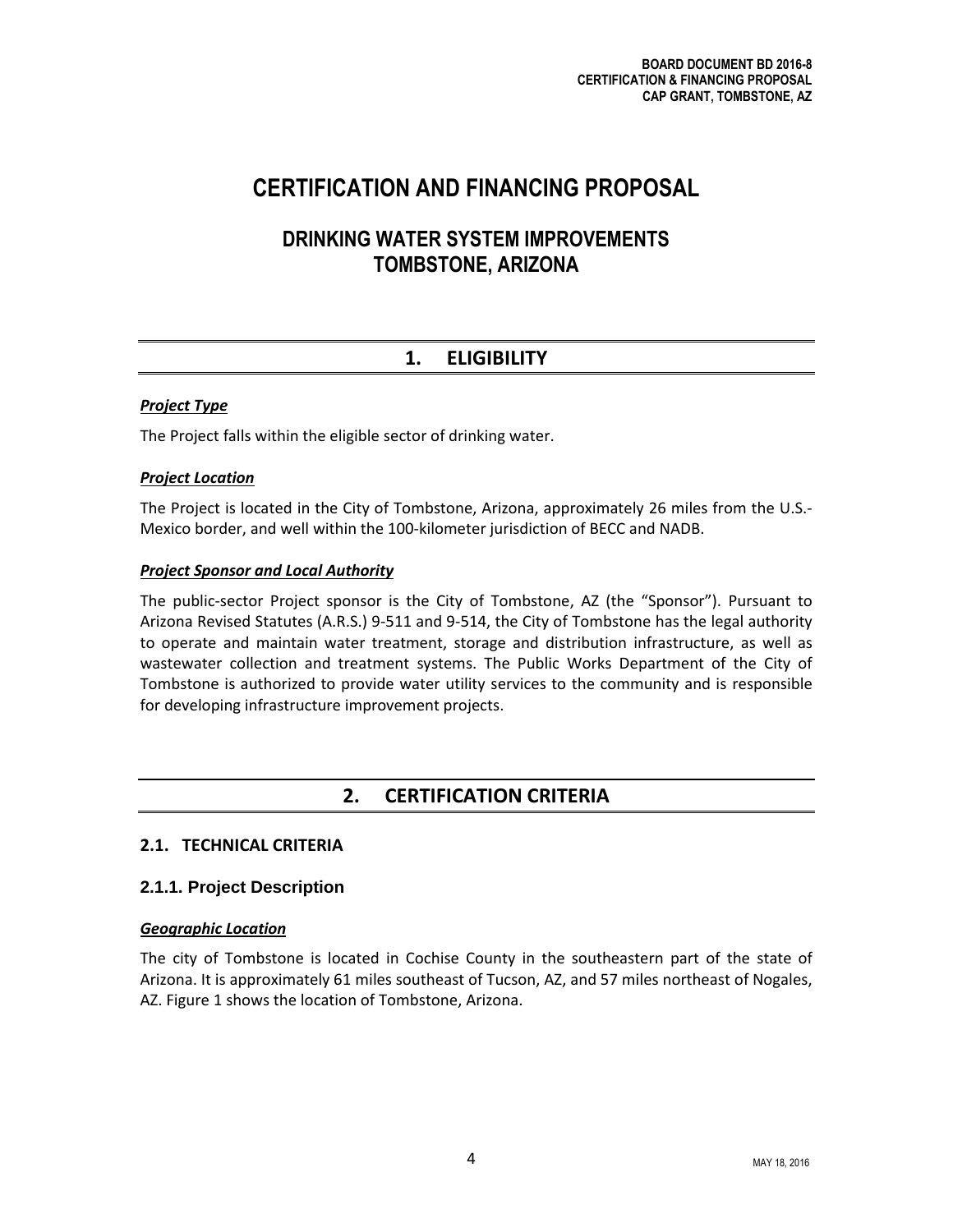

**Figure 1 PROJECT VICINITY MAP**

## *General Community Profile*

According to the U.S. Census Bureau, the city had a population of 1,380 residents in 2010.<sup>2</sup> Its economic activities are based primarily on tourism. In 2010, the unemployment rate in Tombstone was estimated at 6.5%. For the 2010-2014 period, the poverty level for Tombstone was estimated at 25%, above the 18.2% poverty level estimated for the state, and median household income (MHI) was estimated at US\$30,268, which is 39.4% less than the state MHI of  $US$49,928.<sup>3</sup>$ 

The status of public services in Tombstone is described in the table below.

 $\overline{\phantom{a}}$ 

<sup>&</sup>lt;sup>2</sup> Source: U.S. Census Bureau, 2010.

 $3$  Source: U.S. Census Bureau, American Community Survey 2010-2014.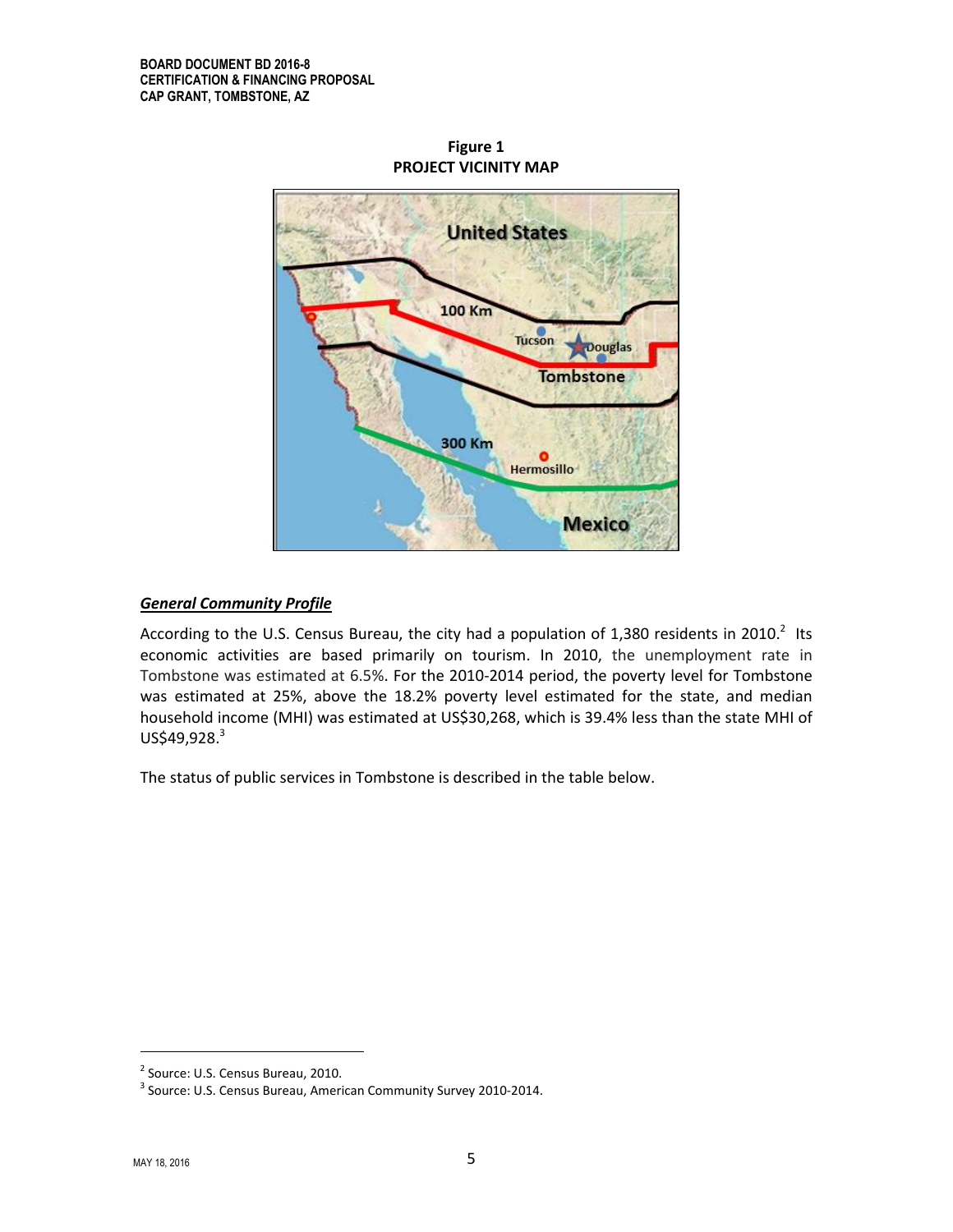| Table 1                                         |
|-------------------------------------------------|
| <b>BASIC PUBLIC SERVICES AND INFRASTRUCTURE</b> |

| <b>Water System</b>          |                                                      |                 |            |  |
|------------------------------|------------------------------------------------------|-----------------|------------|--|
| Coverage                     | 100% within city limits                              |                 |            |  |
| Supply source                | Springs (surface) and 2 wells (underground)          |                 |            |  |
| Number of hookups            | 882 (718 - residential; 164 - commercial)            |                 |            |  |
| <b>Wastewater Collection</b> |                                                      |                 |            |  |
| Coverage                     | 53% within city limits (remainder on septic systems) |                 |            |  |
| Number of connections:       | 469                                                  |                 |            |  |
| <b>Wastewater Treatment</b>  |                                                      |                 |            |  |
| Coverage*                    | 100%                                                 |                 |            |  |
| <b>Treatment facilities</b>  | <b>Plant</b>                                         | <b>Type</b>     | Capacity   |  |
|                              | Tombstone WWTP                                       | Oxidation ditch | $0.25$ mgd |  |
| <b>Solid Waste</b>           |                                                      |                 |            |  |
| Collection coverage          | Contracted to the company Waste Management           |                 |            |  |
| Final disposal               | Cochise County Landfill                              |                 |            |  |
| <b>Street Paving</b>         |                                                      |                 |            |  |
| Street paving coverage       | 35%                                                  |                 |            |  |

Source: City of Tombstone, April 2015.

WWTP=Wastewater treatment plant; mgd = millions of gallons a day

\*Calculated based on the percentage of wastewater collected that is treated at a facility.

#### *Local Water System*

l

The city of Tombstone gets its water supply from two (2) wells and a series of springs. One of the two wells, Well No.1, has arsenic concentration that exceeds the primary water quality standards established by the U.S. Environmental Protection Agency (EPA) through the Safe Drinking Water Act (SDWA) and by the Arizona Department of Environmental Quality (ADEQ). ADEQ adopted this standard for public water systems through Section R18-4-217 of the Arizona Administrative Code. The City was issued a Consent Order by ADEQ to bring the system into compliance.

The City also obtains water from four active springs located in the Huachuca Mountains. The water is conveyed by gravity approximately 25 miles through a 7-inch diameter steel pipeline to a 1.2 million gallon (mg) concrete, surface water storage reservoir (the "Reservoir"). <sup>4</sup> The water flows from the Reservoir down to and through the surface water filter plant (SWFP), is chlorinated and then flows into either the 300,000-gallon and/or the 100,000-gallon storage tank at the same site. From the storage tanks, the water flows by gravity to the city of

<sup>&</sup>lt;sup>4</sup> The historic aqueduct was constructed by the Huachuca Water Company in 1881 with high-strength low-alloy steel (HSLA) specially made for Tombstone. The 7-inch main is a very strong pipe that is very difficult to tap or break. The Tombstone maintenance crews drive the 7-inch main weekly to check for breaks or other health or security related problems.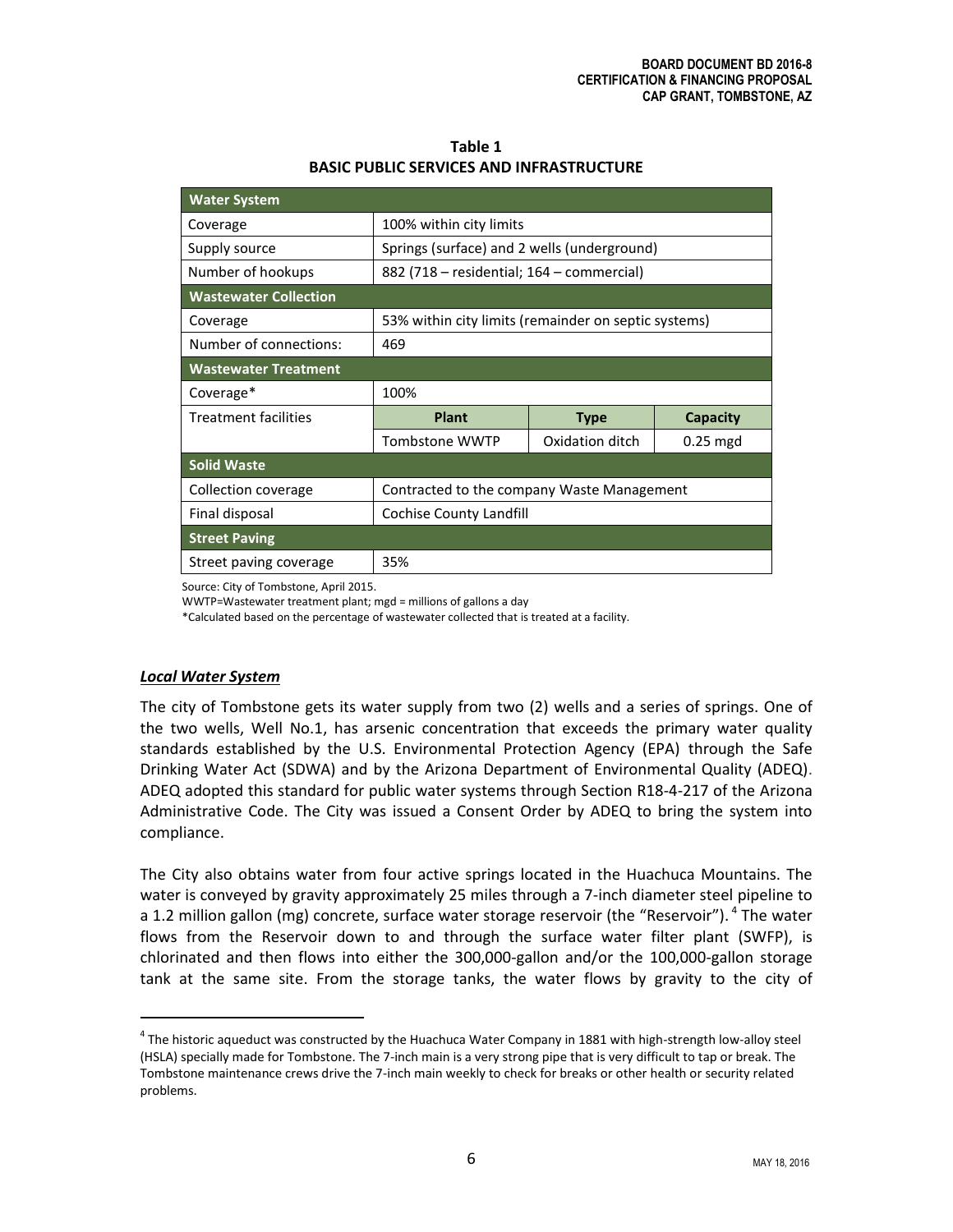Tombstone. The production rate of the springs varies during the year, and the City adjusts its usage of the water from the springs based on demand. The springs are classified as a surface water source by ADEQ, and the water must be filtered and disinfected prior to potable use. The maximum design flow rate through the SWFP is 300 gallons per minute (gpm).

Figure 2 shows the location of City's water infrastructure, including the Reservoir, SWFP, and Wells No. 1 and 2.



**Figure 2 LOCATION OF DRINKING WATER SYSTEM INFRASTRUCTURE**

SWFP = Surface water filter plant; SW = Surface water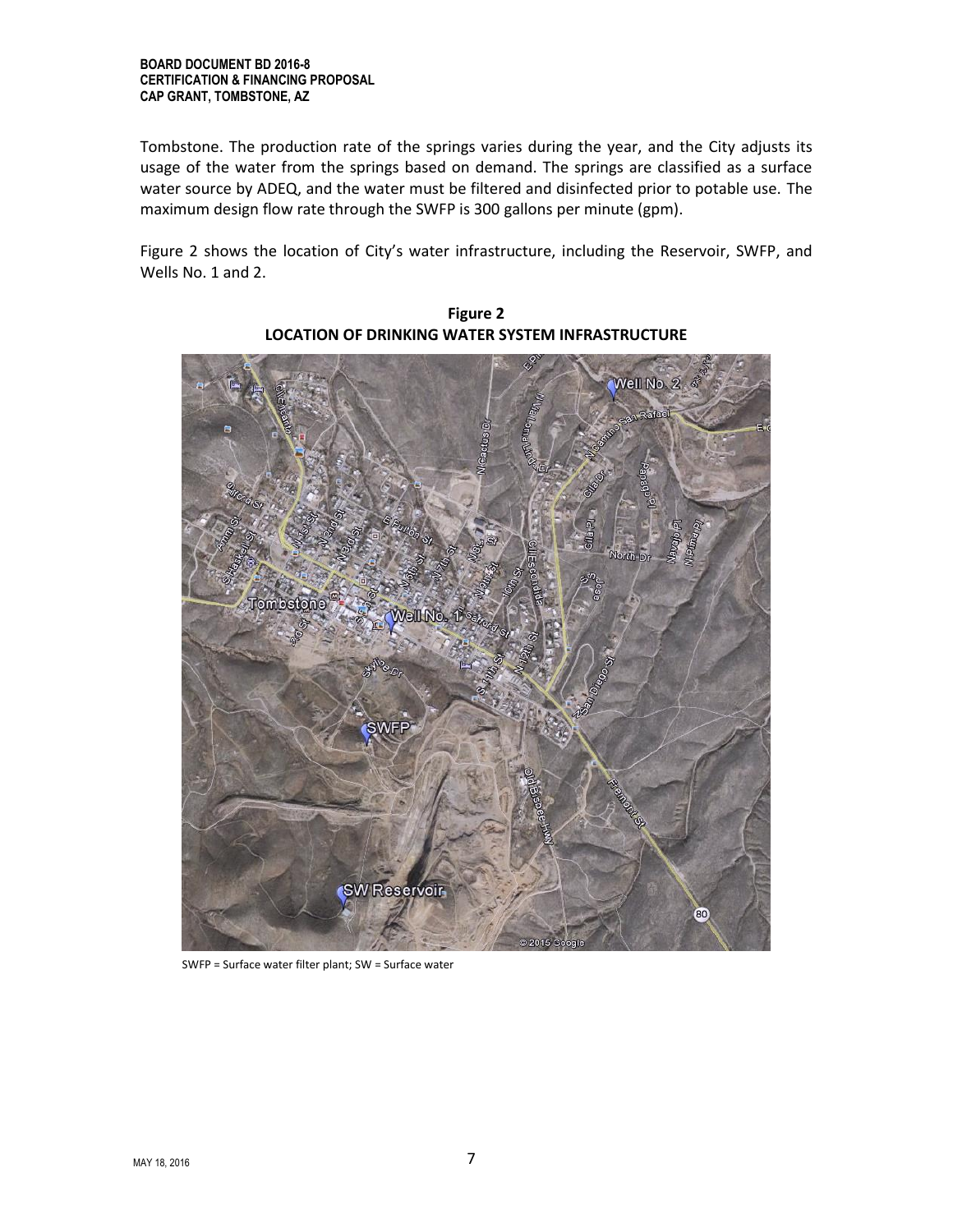## *Project Scope and Design*

The Project consists of blending Well No. 1 water with surface (spring) water to bring arsenic concentrations in the drinking water within the established maximum contaminant level (MCL) of 10 micrograms per liter (µg/l), which includes the following components:

- Repair the spring water tank inlet;
- Repair the 1.2 mg reservoir liner and roof structure; and
- Install a blending system to use the spring water with Well No. 1.

When the primary water source from the surface water reservoir is not sufficient to meet the demands of the city, Well No. 2 will serve as the primary backup. In order to integrate and adequately control the contributions of this additional source into the overall drinking water system, the following improvements are required:

- Installation of a new booster pump for Well No. 2;
- Replacement of the pipeline between the wells and the two storage tanks; and
- Installation of control valves at both wells and a Supervisory Control and Data Acquisition (SCADA) system.

The City has obtained the construction permit for the blending plan and infrastructure improvements, which was issued by ADEQ on November 4, 2015. According to the permit, construction must initiate before November 2016. Table 2 shows the proposed schedule for Project implementation milestones.

| <b>Key Milestones</b> | <b>Status</b>                             |
|-----------------------|-------------------------------------------|
| Procurement           | Anticipated: 3 <sup>rd</sup> quarter 2016 |
| Construction period   | Eleven months from initiation             |

**Table 2 PROJECT MILESTONES**

## **2.1.2. Technical Feasibility**

## *Design Criteria*

The final design of the proposed Project was completed in accordance with the minimum design criteria established by ADEQ, as outlined in the Arizona Administrative Code (ACC). The ACC requires that the Project be constructed in accordance with the following regulations:

- *Arizona state law, A.R.S. 49-104.B.10*, establishing construction requirements according to ADEQ;
- *Arizona Administrative Code, Section R18-4-119*, which establishes required fittings and valves;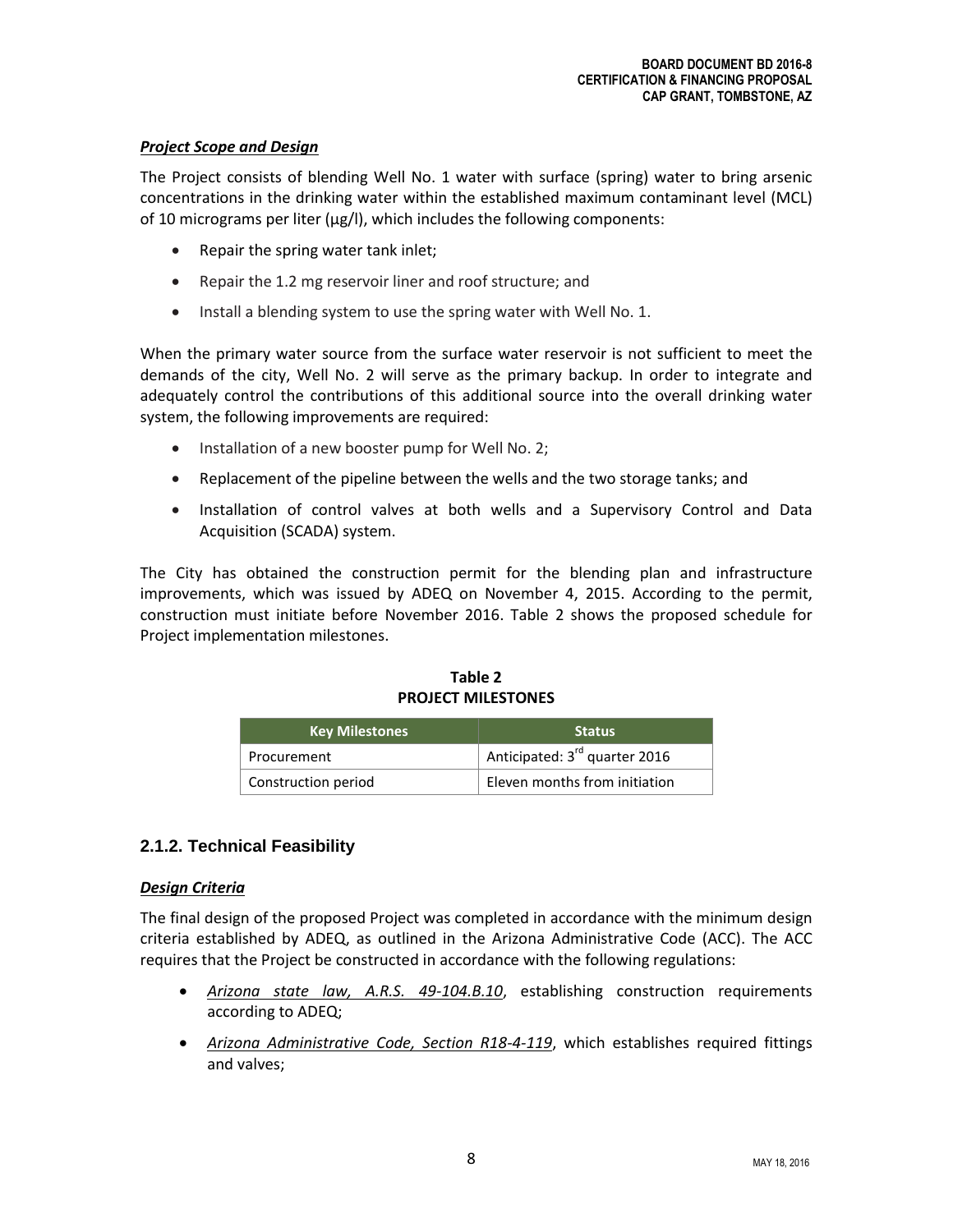*Arizona Administrative Code, Title 18, Chapter 5, Article 5 (ACC R18-5-502,504)*, which specifies the minimum design criteria and the requirements for obtaining approval to construct.

#### *Selected Technology*

During the final design process, technical alternatives for spring water blending were evaluated. To identify the most appropriate technology, technical alternatives were evaluated pursuant to the following factors:

- Required connection points for the system components
- Investment cost
- Operation and maintenance cost
- Reliability of the materials and equipment
- Environmental impact
- Sustainable technology and practices

The Project improvements are located at four separate locations in and near the city of Tombstone: the Surface Water Reservoir (Site 1), the Water Treatment Site (Site 2), Well No. 1 (Site 3) and Well No. 2 (Site 4). These improvements are described in greater detail in the sections below.

#### *Surface Water Reservoir (Site 1)*

The Reservoir is currently supplied by a group of four springs located in the Huachuca Mountains, approximately 25 miles away. These springs are classified by ADEQ as a surface water source and require filtration and disinfection before being considered potable. The supply of water varies considerably, with current estimates of flow ranging from 50 gpm to 400 gpm.

The upgrades to the Reservoir include replacement of the roof, replacement of the high density polyethylene (HDPE) liner with a new 60-mil HDPE liner, electrical upgrades, a new 4-inch pressure relief valve, gate valves for isolation of components, and approximately 360 linear feet of onsite 8-inch DR9 HDPE piping that will serve as a temporary bypass that can be used during maintenance of the Reservoir.

## *Treatment/Distribution (Site 2)*

From the Reservoir, the spring water flows through a gravity steel pipe into the surface water filter plant (SWFP) and chlorination system. The treated water flows into a pair of hydraulically connected tanks (Tanks 1 and 2). The volume of Tank 1 and Tank 2 is 100,000 and 300,000 gallons, respectively. These tanks hold the filtered and chlorinated water for potable use.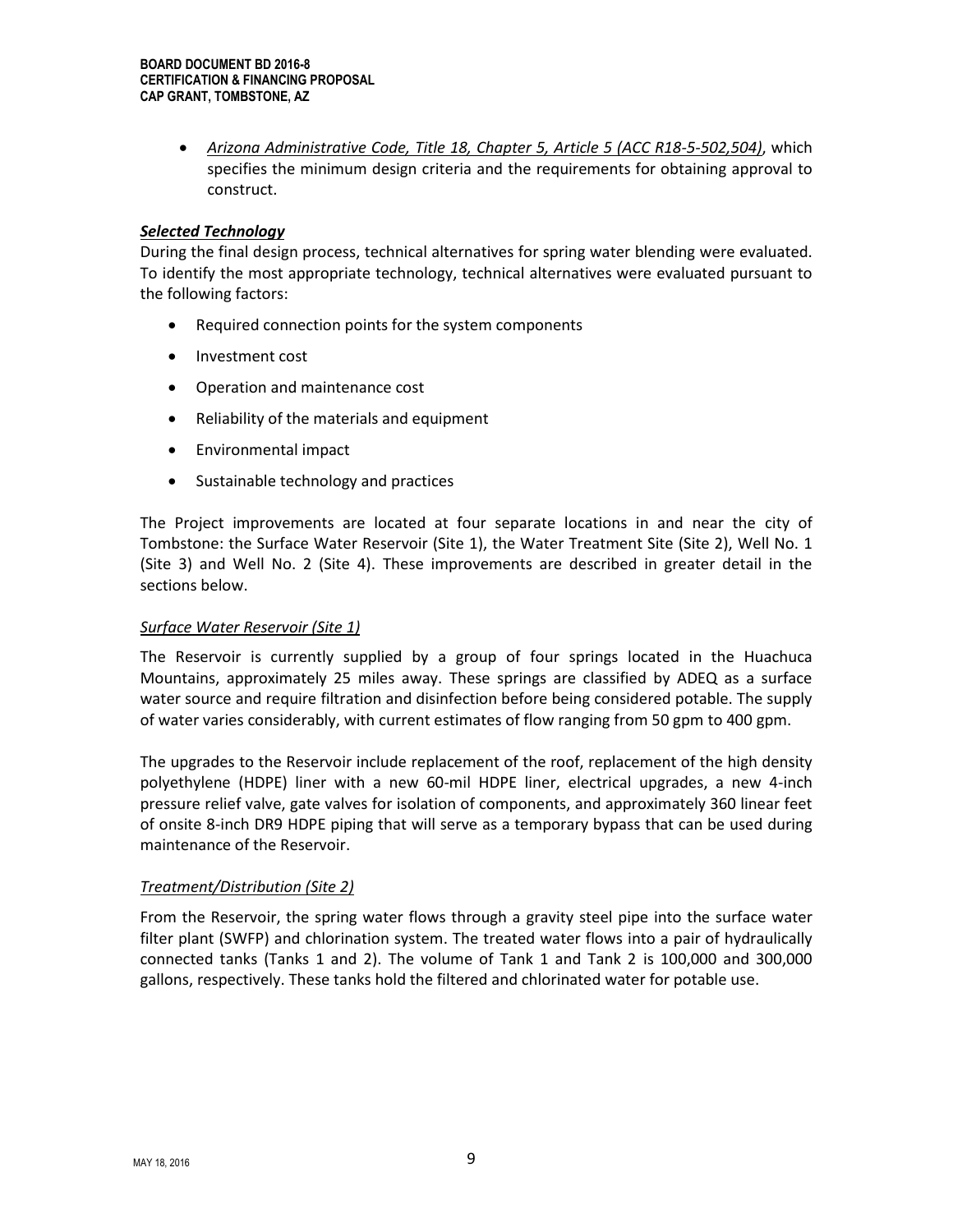

City of Tombstone SWFP went into operation in December 21, 1998 (picture taken in March2015)

The upgrades at the treatment plant are related to the proposed arsenic blending plan and include installation of a new SCADA system, electrical upgrades, a new sampling station, replacement of existing magnetic meters, and installation of a new chlorine residual analyzer, turbidity meter, reservoir pressure transducer, and approximately 30 linear feet of new piping to route the flows from Well No. 1 into the top of Tank No. 2.

## *Well No. 1 (Site 3)*

Well No. 1 was constructed in 1941 and is capable of pumping 275 gpm into the existing system downstream of the Reservoir. This well currently pumps through the chlorination system at the Water Treatment Site, and from there into Tank 2.

The upgrades at Well No. 1 include installation of a new SCADA system with a human-machine interface (HMI), electrical upgrades, and installation of a new magnetic flowmeter.

## *Well No. 2 (Site 4)*

Well No. 2 was designed to deliver 275 gpm into the 25,000-gallon forebay reservoir of a booster station that pumps into Tombstone's distribution system. This booster station is currently nonfunctional, so the well water is being pumped directly into the distribution system though a tank bypass.

The upgrades at this site include re-equipping Well No. 2, installation of a new 600 gpm prepackaged booster pumping station, associated electrical upgrades, 6-inch and 8-inch site piping, and related appurtenances.

 *Equipment*: Well No. 2 was designed to pump water into the adjacent reservoir; however, the reservoir is being bypassed with flows going directly to the city's water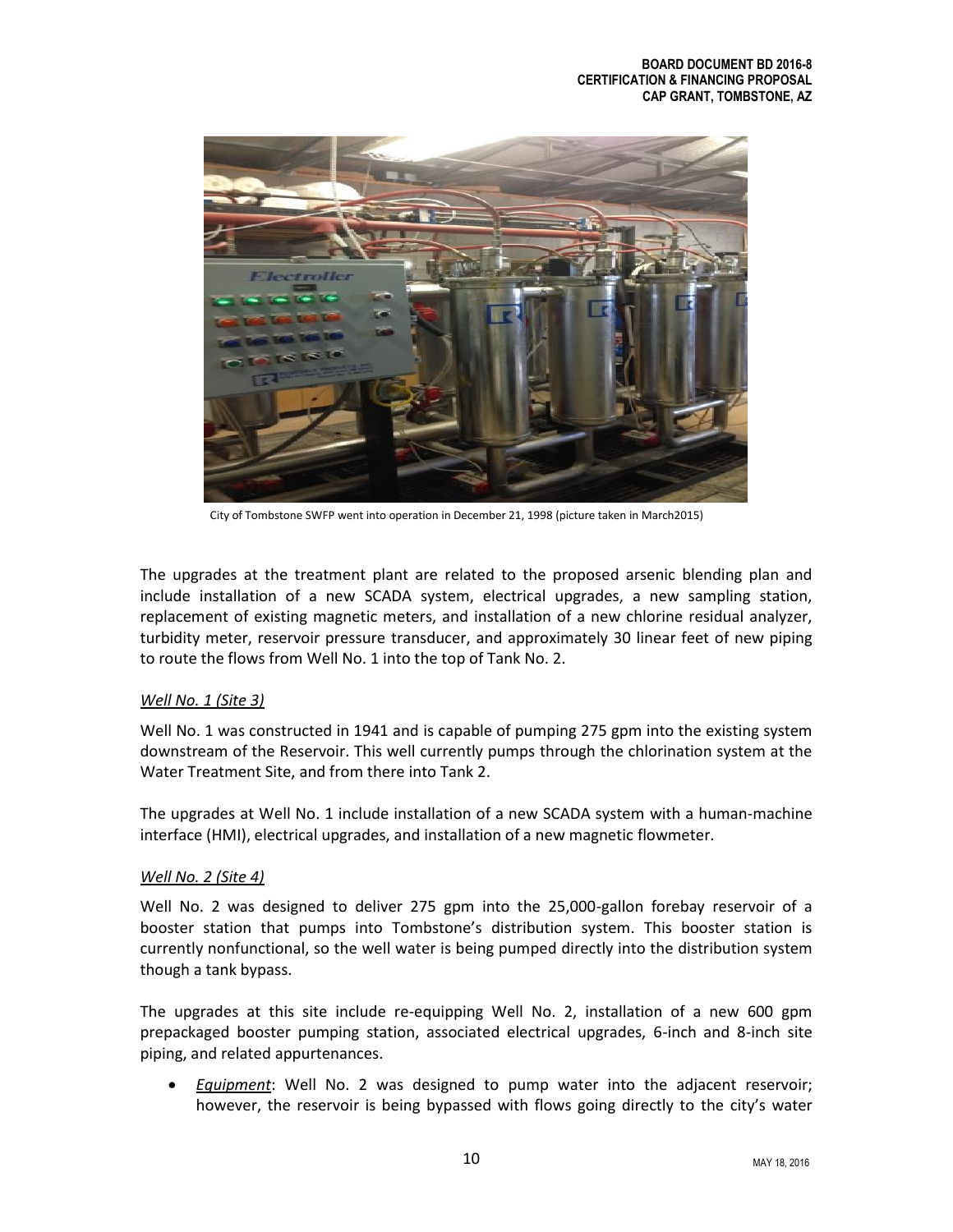system due to the condition of the booster station. This alternative has likely damaged the pumps, as they are working to send flows far from their original design point. This Project includes removal of the existing well pump, cleaning and inspecting the casing, and testing to select a new pump based on the test results.

- *Booster Station Design*: A new booster pump station will replace the existing one that is currently not operational. When the primary water source is not sufficient to meet the demands of the city, Well No. 2 will serve as the main backup. A 132-gallon ASME bladder tank will be installed off of the pump station suction and discharge manifolds to provide additional protection against surges that can occur when the system starts up and shuts down.<sup>5</sup> The booster station draws from a 25,000-gallon forebay reservoir. Well No. 2 feeds the reservoir, and its pump will turn on automatically when the water level in the reservoir drops to a certain level. If the water level in the reservoir drops below a minimum level, the booster station will shut down.
- *Booster Station Piping*: The booster station pipelines are sized based on a desired velocity range. The suction manifold and laterals are sized to maintain between 3-5 feet per second (fps). The velocity of the discharge manifold and laterals should be between 5-7 fps. The suction and discharge manifold diameters were calculated based on a future design flow of 600 gpm, and the lateral diameters were calculated based on their individual design flows in gpm.

Figure 3 shows the existing components at each site and the proposed Project improvements at each site.

l

<sup>&</sup>lt;sup>5</sup> ASME stands for American Society of Mechanical Engineers.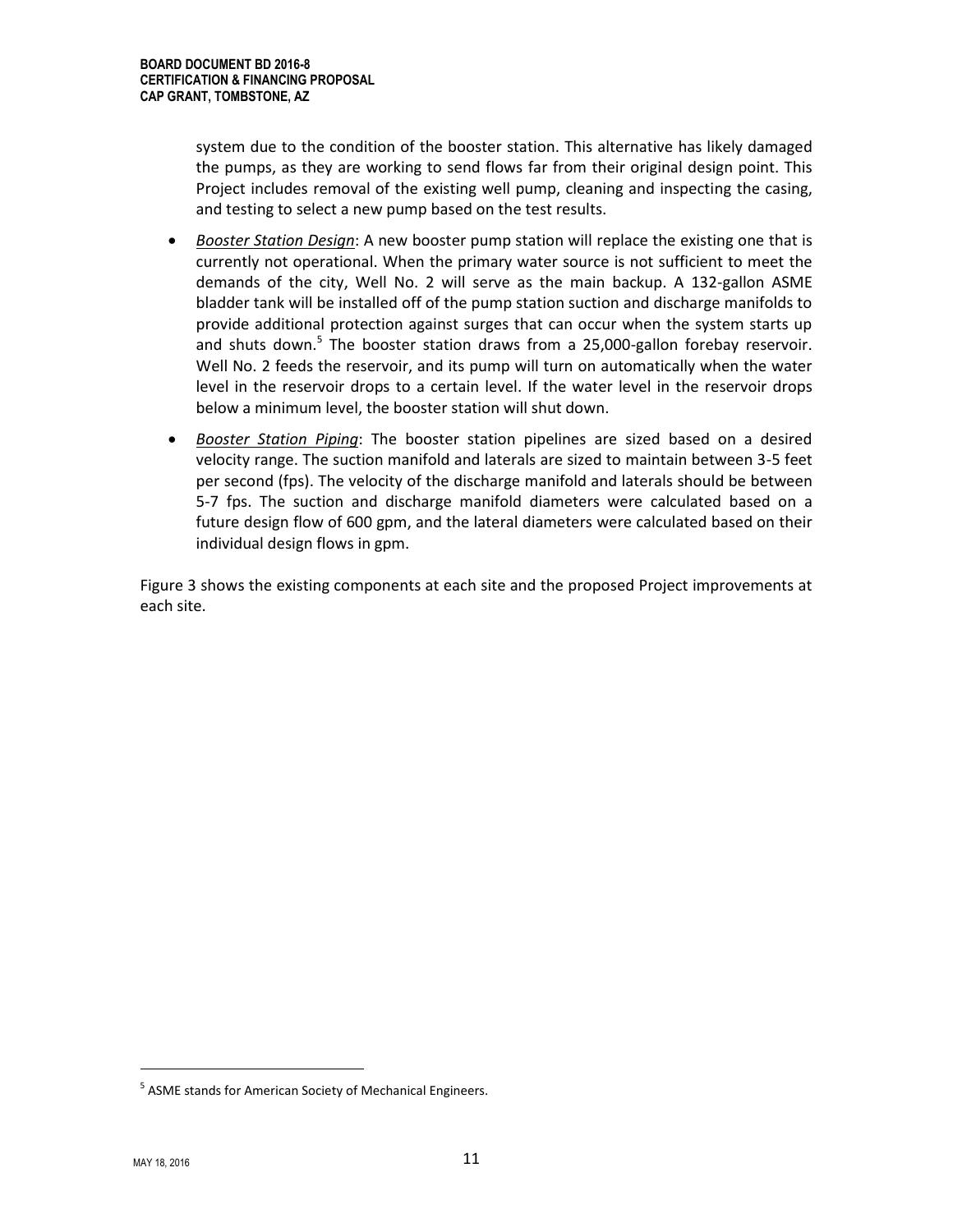

**Figure 3 PROPOSED WATER SYSTEM INFRASTRUCTURE IMPROVEMENTS**

## **2.1.3. Land Acquisition and Right-of-Way Requirements**

All infrastructure improvements will be installed along the existing alignment for pipe replacement and within city rights-of-way or sites within existing facilities.

## **2.1.4. Management and Operations**

Management, construction, and operation of the proposed Project will be the responsibility of the Public Works Department of the City of Tombstone, which has sufficient resources and staff available for these purposes. The Project Sponsor has an operation and maintenance (O&M) manual that includes the primary tasks needed to ensure proper operation of the new infrastructure.

The Department serves approximately 882 water hookups and 469 wastewater connections, and provides treatment to approximately 0.25 mgd of wastewater at the Tombstone's Wastewater Treatment Plant (WWTP).

Currently, the water operator manually controls water distribution by observing the storage tank levels and closing or opening valves. The proposed SCADA system will eliminate this task. Also, Well No. 2 is currently pumping water directly into the distribution system. The proposed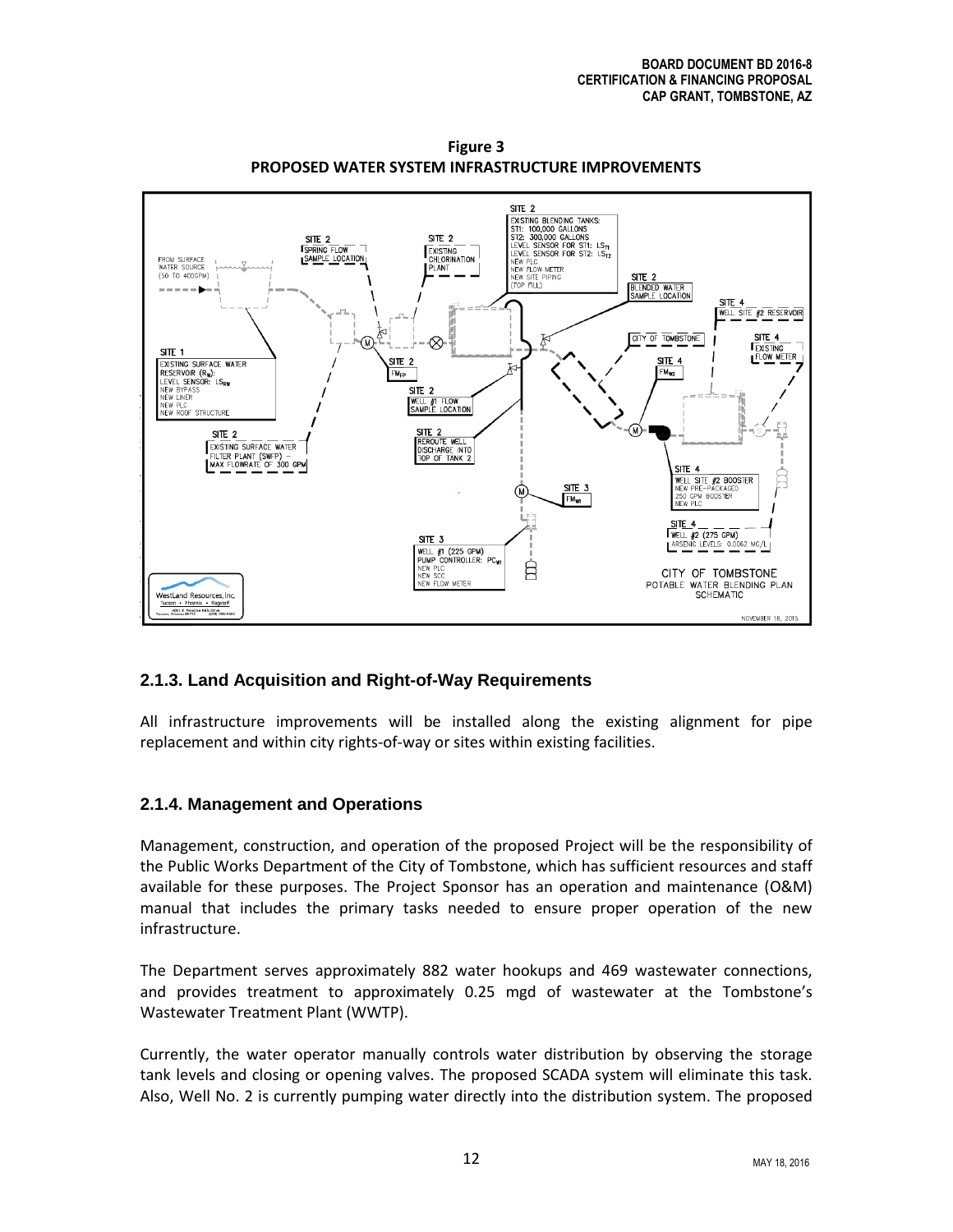Project will eliminate this operation by pumping the water to the treatment/distribution site, thereby reducing energy consumption. The Sponsor has indicated that the proposed Project will eliminate specific annual maintenance tasks, resulting in a cost savings of approximately US\$1,507. Without Project implementation, the total projected O&M for 2017 is more than US\$150,000. Considering the expected savings, O&M expenses after Project implementation are anticipated to be approximately US\$149,100. An adjustment in user rates is not required as a result of the Project.

## **2.2. ENVIRONMENTAL CRITERIA**

## **2.2.1. Compliance with Applicable Environmental Laws and Regulations**

#### *Applicable Laws and Regulations*

The Project will be constructed within the same alignment and city rights-of-way. There are no additional environmental clearance laws applicable to the Project.

In 2001, EPA adopted a new standard, under the Safe Drinking Water Act (Section 1414), for arsenic contamination in drinking water, limiting its concentration to 10  $\mu$ g/L. The new arsenic rules required all community water supplies to be within compliance by 2006 and are enforced by both ADEQ and EPA. Additionally, ADEQ requires compliance with the following regulations:

- *Arizona Revised Statutes (A.R.S.), Title 49, Chapter 2*, water quality control; and
- *Arizona Administrative Code (A.A.C.), Title 18, Chapter 4 (ACC R18-4)*, relating to primary drinking water regulations.

Currently, Tombstone is not in compliance with the arsenic rules; however, the proposed Project will address this issue.

## *Environmental Studies and Compliance Actions*

The City of Tombstone obtained an Approval to Construct (ATC) from ADEQ (File No. 20150263). This certificate gives the City permission to improve the water system, as long as notice is given to ADEQ as required in A.R.S. Section 49-104.B.10.

## *Pending Environmental Tasks and Clearances*

There are no pending environmental tasks or authorizations.

#### *Compliance Documents*

Formal authorization has been obtained for the Project from ADEQ through Approval to Construct (ATC) File No. 20150263.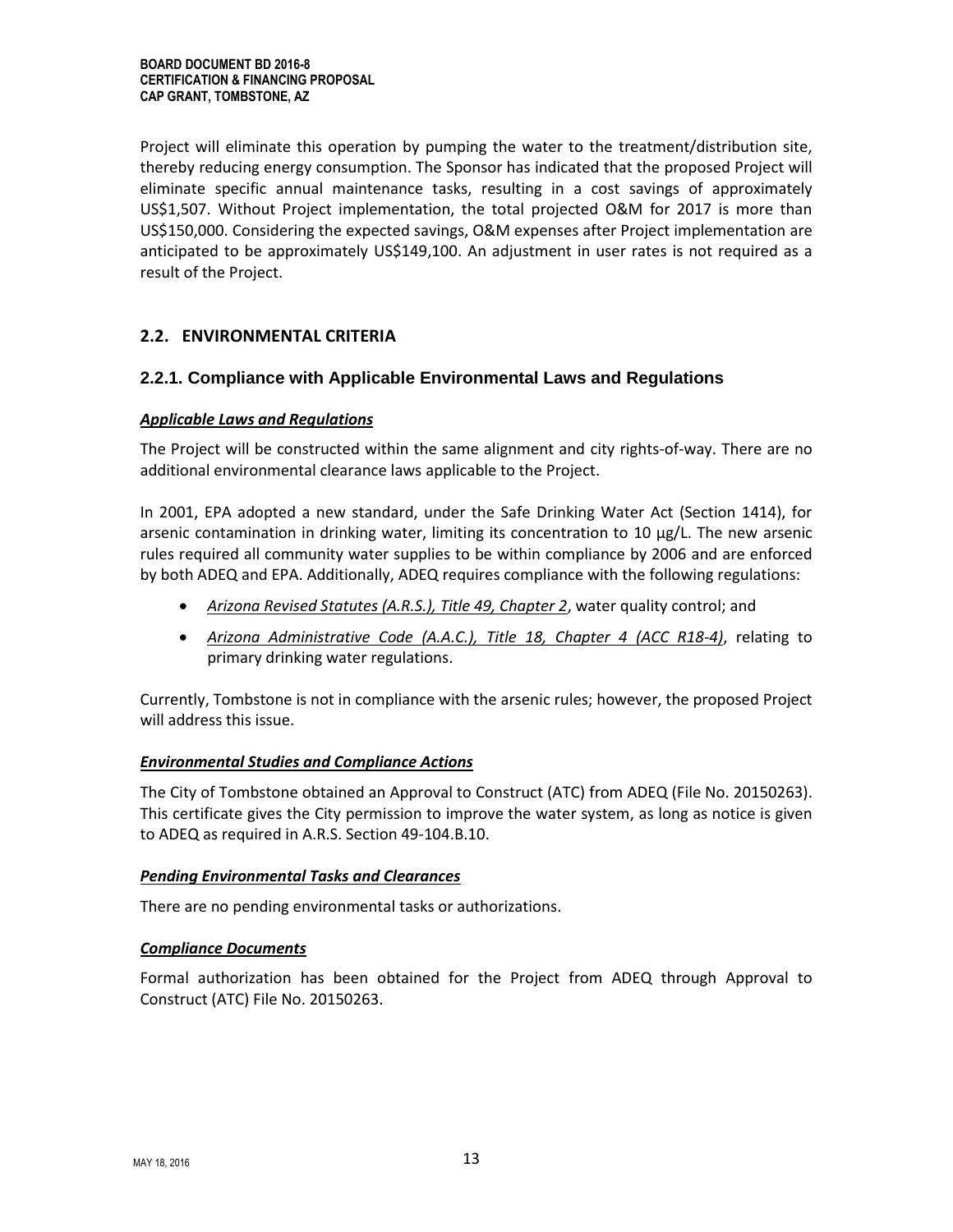## **2.2.2. Environmental Effects/Impacts**

## *Existing Conditions and Project Impact – Environmental*

The purpose of the Project is to improve drinking water quality by blending water from Well No. 1 with spring water to bring arsenic concentrations within the established maximum contaminant level of 10 micrograms per liter (µg/l), which will contribute to the reduction of health risks associated with high levels of arsenic.

The Project is expected to generate environmental and human health benefits related to the following Project outcomes:

- Provide improved drinking water quality for 718 residential service connections.
- Result in full compliance with regulatory standards, as arsenic concentrations will be reduced to  $< 10 \mu g/L$ .

The environmental impact resulting from Project implementation will be positive overall, given that this Project will improve water quality for human consumption. The Project will support the community's capacity to achieve arsenic compliance and has an arsenic concentration target of less than or equal to 8 µg/L.

#### *Mitigation of Risks*

Only minor environmental impacts are anticipated during construction of the Project, provided that the tasks are implemented in accordance with best management practices. Potential impacts that may occur during the construction phase include:

- Fugitive dust emissions;
- Combustion gas emissions from construction machinery; and
- Temporary roadway blockages and the presence of workers in the area.

Typical mitigation measures to be practiced:

- Application of water to reduce fugitive dust emissions;
- Vehicle tune ups to reduce emissions; and
- Placement of warning signs to prevent potentially hazardous situations.

In accordance with the ATC issued by ADEQ, the Project must be constructed following all applicable laws, including Title 49, Chapter 2, Article 9, of the Arizona Revised Statutes and Title 18, Chapter 5, Article 5 of the A.A.C. which describes disinfection and testing requirements to be documented in the Engineer's Certificate of Completion and submitted to ADEQ. Upon review and acceptance of this information, an Approval of Construction will be issued by the agency.

#### *Natural Resource Conservation*

The Project will contribute to a more efficient use of water sources through improved system controls provided by the SCADA technology, resulting in optimized production, storage and distribution performance and prevention of non-beneficial spills at the Reservoir. Additionally,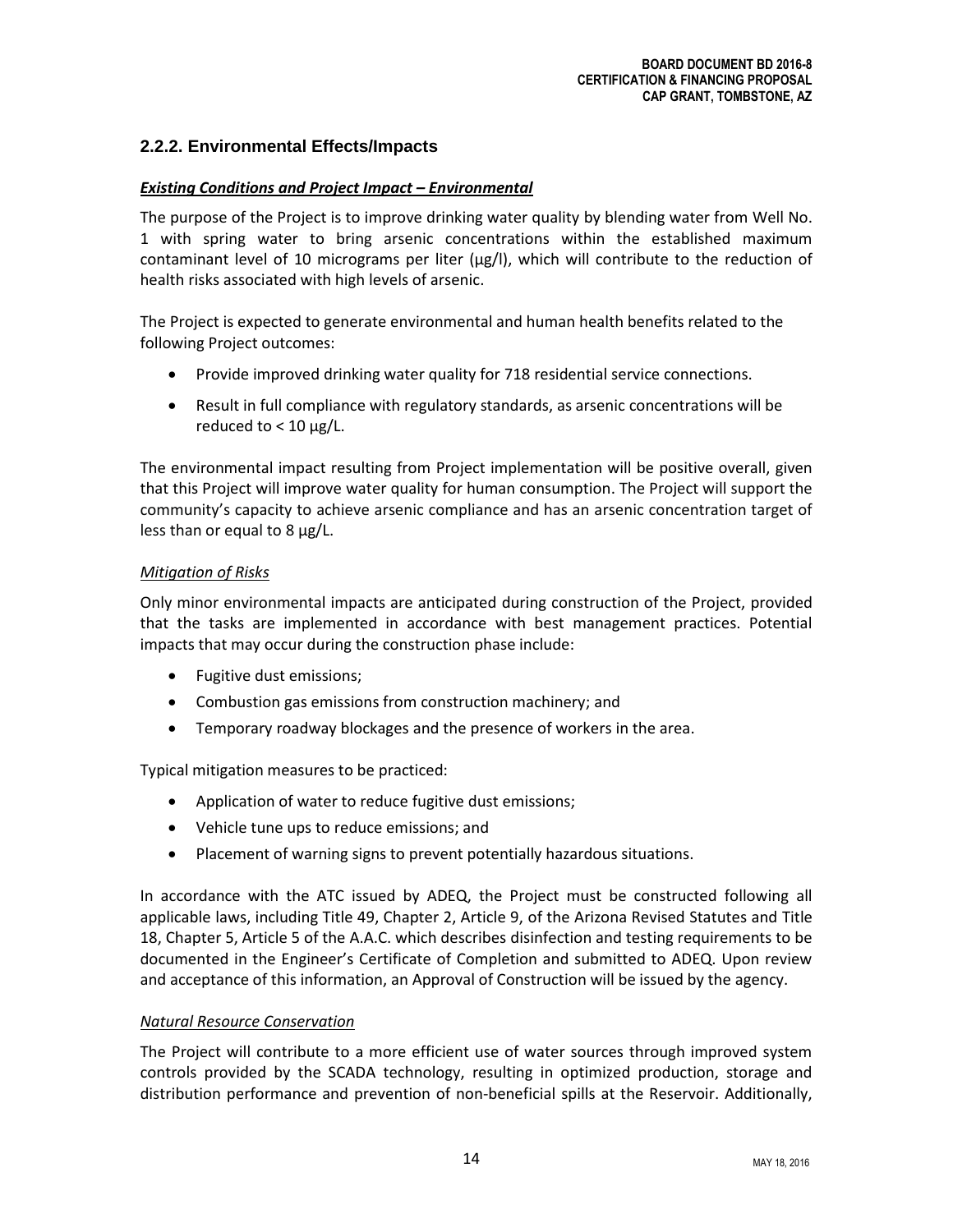improvements to the Reservoir cover will help protect surface water resources from external contaminants. The transmission of water from the springs to the Reservoir, to the SWFP, and to the distribution system is all powered by gravity, requiring no energy and thus avoiding the associated emissions.

## *No Action Alternative*

The no-action alternative was not considered viable. Failing to implement actions to improve the city's water quality could result in fines by ADEQ and EPA for non-compliance with primary water quality standards. The City has implemented a temporary solution to avoid non-compliant water quality by interrupting water production at Well No. 1; however, this approach is not sustainable, because existing water demand cannot be sufficiently met.

#### *Existing Conditions and Project Impact – Human Health*

Arsenic primarily enters the body through inhalation of contaminated dusts or through ingestion of contaminated food, and water. It can also enter through the skin, but dermal absorption is not as common. At low concentrations arsenic can be processed in the liver where it is biomethylated then excreted primarily in urine. Typically, a single low-level dose can be excreted within a few days. However, as arsenic concentrations rise and exposure becomes chronic, the body is less efficient at processing and excreting it.

The health effects from arsenic can be the result of a single large dose or from repeated low doses, such as found in Tombstone's drinking water. Chronic exposure to arsenic is associated with lung, skin, and bladder cancers, but the mode of carcinogenesis is unknown. Other cancer risks may exist, but linkages are not as clearly established.

Waterborne diseases are caused by pathogenic microorganisms that are directly transmitted as a result of inadequate wastewater disposal practices and unsafe water supplies. An individual can become ill after drinking water that has been contaminated with these organisms, eating uncooked foods that have been in contact with contaminated water, or through poor hygiene habits that contribute to the dissemination of diseases by direct or indirect human contact. Table 3 shows waterborne statistics for Cochise County, Arizona.

| <b>Disease</b>     | Number of Cases per year |      |      |      |      |
|--------------------|--------------------------|------|------|------|------|
|                    | 2009                     | 2010 | 2011 | 2012 | 2013 |
| Amebiasis          |                          |      |      |      |      |
| Campylobacteriosis |                          | 18   | 19   | 23   |      |
| Cryptosporidiosis  |                          |      |      |      |      |
| Giardiasis         |                          |      |      |      |      |
| Shigellosis        |                          |      | 10   | 10   |      |
| Vibriosis          |                          |      |      |      |      |

## **Table 3 WATERBORNE STATISTICS FOR COCHISE COUNTY, ARIZONA**

Source: Arizona Department of Health Services, Office of Infectious Disease Services.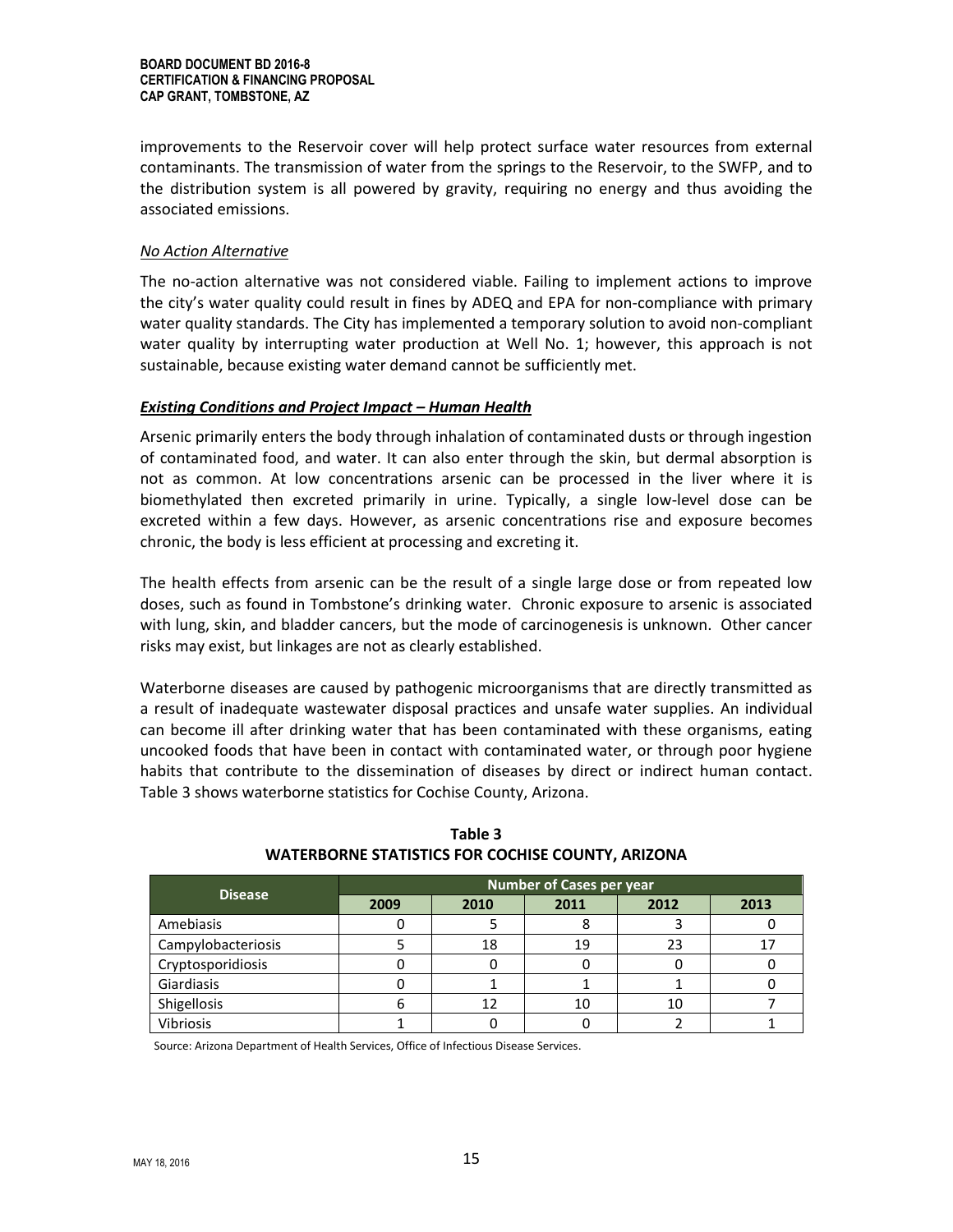The Project will help prevent health problems by ensuring the transmission and distribution of safe drinking water throughout the city. According to the World Health Organization, access to safe water and sanitation facilities, as well as better hygiene practices, can reduce ascariasisrelated morbidity by  $29\%$ .<sup>6</sup>

## *Transboundary Effects*

No negative transboundary impacts are anticipated.

## **2.3. FINANCIAL CRITERIA**

## **2.3.1. Uses and Sources of Funds**

The total estimated cost of the Project is US\$742,000. The Project Sponsor requested a US\$500,000 grant from NADB through its Community Assistance Program (CAP) to complete the financing of the Project. Table 4 presents a summary of total Project costs and the sources of funds.

| <b>Uses</b>           | <b>Amount</b> | ℅     |
|-----------------------|---------------|-------|
| Construction*         | \$742,000     | 100.0 |
| TOTAL                 | \$742,000     | 100.0 |
| <b>Sources</b>        | <b>Amount</b> |       |
| City of Tombstone, AZ | \$242,000     | 32.6  |
| NADB-CAP (GRANT)      | \$500,000     | 67.4  |
| TOTAL                 | \$742,000     | 100.0 |

#### **Table 4 USES AND SOURCES OF FUNDS**

\* Includes costs related to construction and contingency.

## **2.3.2 Program Criteria Compliance**

 $\overline{\phantom{a}}$ 

The proposed Project complies with all CAP criteria. It is located within the U.S.-Mexico border region served by BECC and NADB, is being sponsored by a public sector entity and is in an environmental sector eligible for NADB financing. Additionally, as a water project, it is considered a priority under the CAP program. As shown in the above table, the Project Sponsor has agreed to cover almost a third of the project costs, well above the 10% minimum required under the program.

Moreover, all necessary permits and authorizations have been obtained, and the Project Sponsor is ready to initiate bidding for construction once funding has been approved.

 $^6$  Source: WHO, Water, Sanitation and Hygiene Links to Health, Facts and figures updated November 2004 [\(http://www.who.int/water\\_sanitation\\_health/publications/facts2004/en/\)](http://www.who.int/water_sanitation_health/publications/facts2004/en/).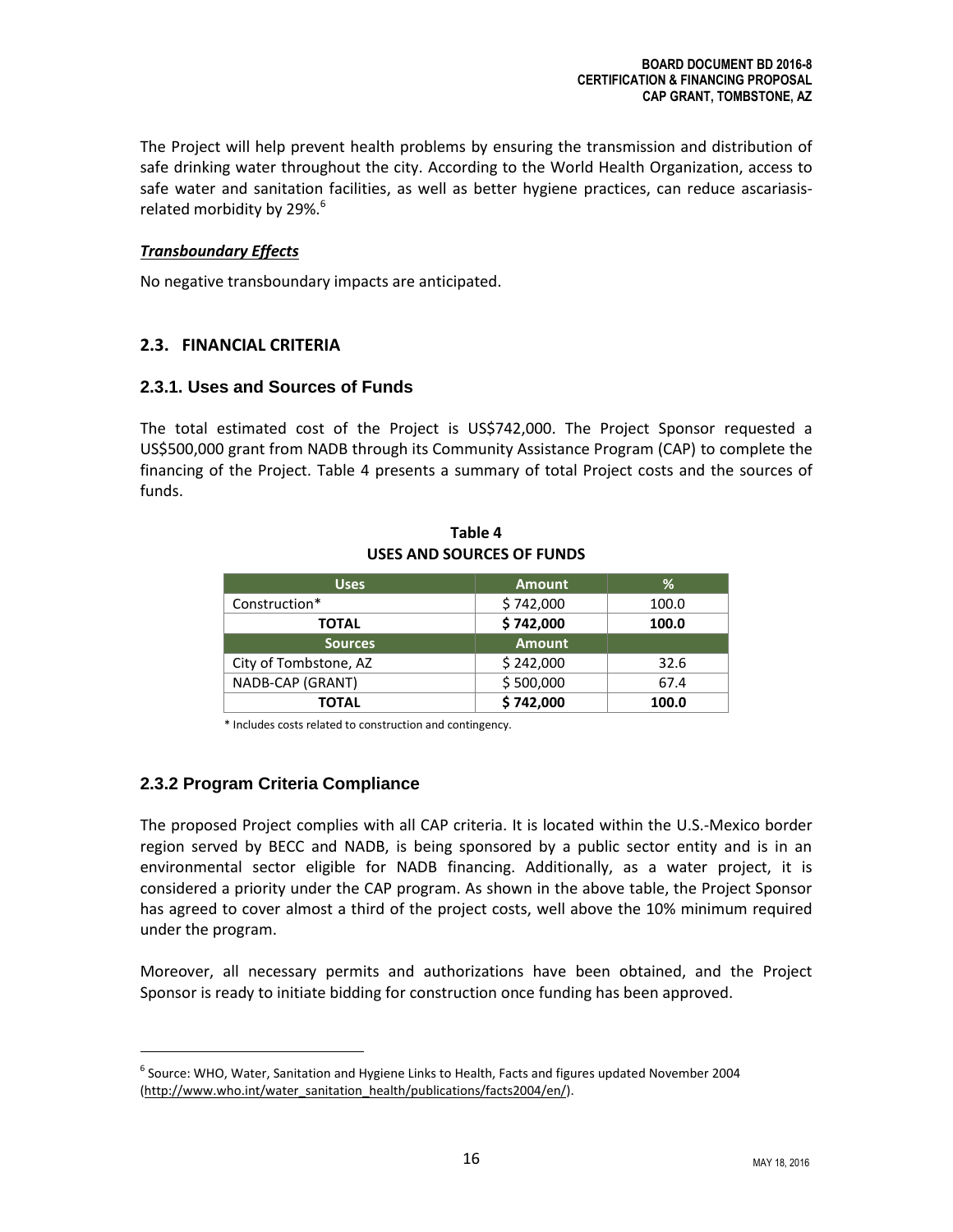## **2.3.3. Conclusion**

For the above reasons, NADB proposes providing a CAP grant for up to US\$500,000 to the City of Tombstone, Arizona, for construction of the Project.

## **3. PUBLIC ACCESS TO INFORMATION**

## **3.1. PUBLIC CONSULTATION**

BECC published the Draft Certification and Financing Proposal for a 14-day public comment period beginning April 29, 2016. The following Project documents were made available for public access:

- Approval to Construct Water Facilities, ADEQ File No. 20150263, issued November 4, 2015; and
- Tombstone Public Works Department, Tombstone Water Infrastructure Improvement Plans prepared by Westland Resources, Inc., of Tucson, AZ, dated September 29, 2015.

The public comment period ended on May 13, 2016, with no comments received.

## **3.2. OUTREACH ACTIVITIES**

The Sponsor promoted the Project at several city council meetings. The meetings were open to the general public, and meeting agendas were made available beforehand. During the general election on November 5, 2014, voters narrowly passed a one-million-dollar bond for water infrastructure repairs, which will provide the required sponsor contribution for the proposed Project.

During a special council meeting on March 18, 2015, the City approved the hiring of an engineering firm for the water infrastructure improvements to be funded with the bond proceeds and the proposed CAP grant from NADB. According to the City of Tombstone Building Official "Mac" McMillon, the City is working with the engineering firm, Westland Resources, Inc. to assist with the design and construction of all the domestic water system upgrades.

BECC conducted a media review and found that the Project received attention from local media, such as the *Tombstone News*. Both the bond issuance results and the hiring of the engineer for the Project were included in this local news source.

Additionally, the City of Tombstone also made national news (CNN). The city sits in the desert but gets most of its water from springs in the Huachuca Mountains. Some of the springs are in a wilderness area protected by the U.S. Forest Service. From the Huachuca's, the water runs 26 miles east to Tombstone through one of the longest gravity-fed water systems in the country. Portions of Tombstone's water line were damaged in the massive "Monument Fire" in 2011.